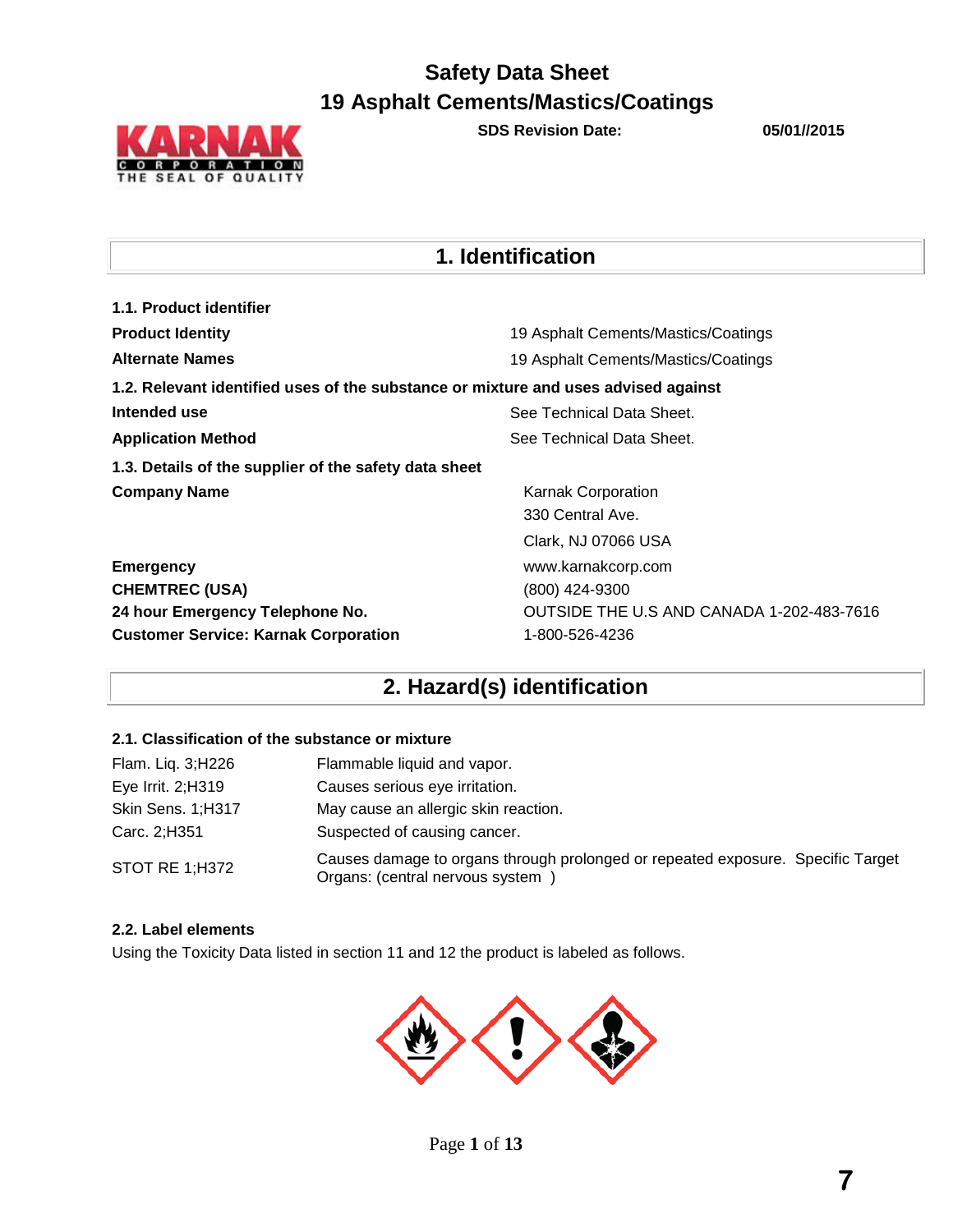

**SDS Revision Date: 05/01//2015**

### **Danger**

H226 Flammable liquid and vapor.

H317 May cause an allergic skin reaction.

H319 Causes serious eye irritation.

H351 Suspected of causing cancer.

H372 Causes damage to organs through prolonged or repeated exposure.

### **[Prevention]:**

P201 Obtain special instructions before use.

P202 Do not handle until all safety precautions have been read and understood.

P210 Keep away from heat / sparks / open flames / hot surfaces - No smoking.

P235 Keep cool.

P240 Ground / bond container and receiving equipment.

P241 Use explosion-proof electrical / ventilating / light / equipment.

P242 Use only non-sparking tools.

P243 Take precautionary measures against static discharge.

P261 Avoid breathing dust / fume / gas / mist / vapors / spray.

P262 Do not get in eyes, on skin, or on clothing.

P264 Wash thoroughly after handling.

P270 Do not eat, drink or smoke when using this product.

P272 Contaminated work clothing should not be allowed out of the workplace.

P280 Wear protective gloves / eye protection / face protection.

### **[Response]:**

P301+310 IF SWALLOWED: Immediately call a POISON CENTER or doctor / physician.

P302+352 IF ON SKIN: Wash with plenty of soap and water.

P303+361+353 IF ON SKIN (or hair): Remove / Take off immediately all contaminated clothing. Rinse skin with water / shower.

P305+351+338 IF IN EYES: Rinse continuously with water for several minutes. Remove contact lenses if present and easy to do - continue rinsing.

P308+313 IF exposed or concerned: Get medical advice / attention.

P314 Get Medical advice / attention if you feel unwell.

P321 Specific treatment (see information on this label).

P331 Do NOT induce vomiting.

P333+313 If skin irritation or a rash occurs: Get medical advice / attention.

P337+313 If eye irritation persists: Get medical advice / attention.

P363 Wash contaminated clothing before reuse.

P370+378 In case of fire: Use extinguishing media listed in section 5 of SDS for extinction.

### **[Storage]:**

P403+233 Store in a well ventilated place. Keep container tightly closed.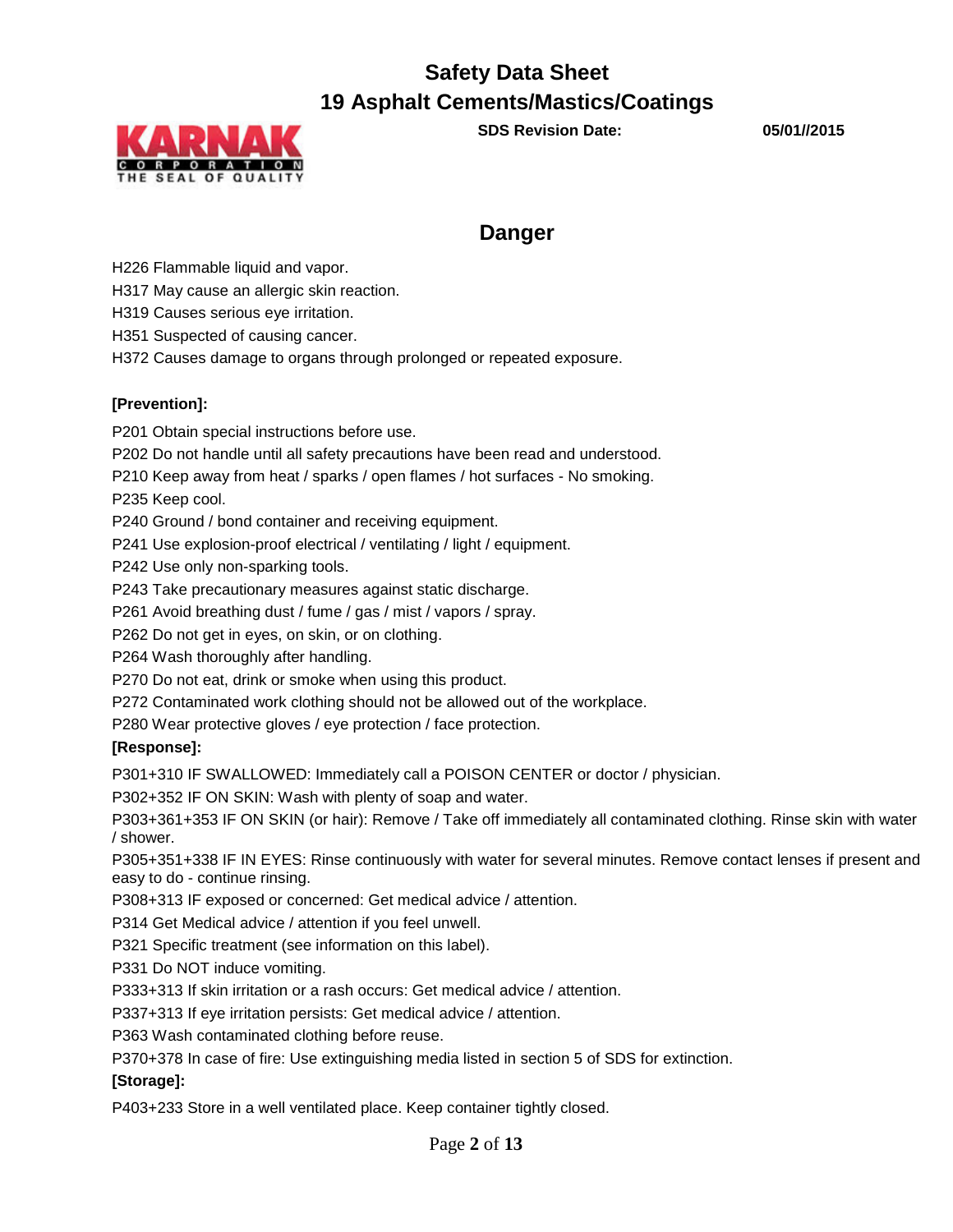

**SDS Revision Date: 05/01//2015**

P405 Store locked up.

### **[Disposal]:**

P501 Dispose of contents / container in accordance with local / national regulations.

### **3. Composition/information on ingredients**

This product contains the following substances that present a hazard within the meaning of the relevant State and Federal Hazardous Substances regulations.

| <b>Ingredient/Chemical Designations</b>                       | Weight %       | <b>GHS Classification</b>                 | <b>Notes</b>                   |
|---------------------------------------------------------------|----------------|-------------------------------------------|--------------------------------|
| Asphalt (petroleum)<br>CAS Number: 0008052-42-4               | 50 - 75        | <b>Not Classified</b>                     | $\vert [1]\vert [2]$           |
| <b>Stoddard solvent</b><br><b>CAS Number:</b><br>0008052-41-3 | 10 - 25        | <b>STOT RE 1:H372</b><br>Asp. Tox. 1;H304 | $\left[1\right]\left[2\right]$ |
| Kaolin<br><b>CAS Number:</b><br>0001332-58-7                  | 10 - 25        | Eye Irrit. 2;H319                         | $\vert [1]\vert [2]$           |
| <b>Cellulose</b><br>0009004-34-6<br><b>CAS Number:</b>        | $1.0 - 10$     | <b>Not Classified</b>                     | $\vert [1]\vert [2]$           |
| Magnesium aluminium silicate<br>CAS Number: 0012174-11-7      | $1.0 - 10$     | Carc. 2;H351                              | [1]                            |
| Styrene-Butadiene polymer<br>CAS Number: 0009003-55-8         | $ 0.10 - 1.0 $ | <b>Skin Sens. 1:H317</b>                  | [1]                            |

In accordance with paragraph (i) of §1910.1200, the specific chemical identity and/or exact percentage (concentration) of composition has been withheld as a trade secret.

[1] Substance classified with a health or environmental hazard.

[2] Substance with a workplace exposure limit.

[3] PBT-substance or vPvB-substance.

\*The full texts of the phrases are shown in Section 16.

### **4. First aid measures**

#### **4.1. Description of first aid measures**

**General** In all cases of doubt, or when symptoms persist, seek medical attention. Never give anything by mouth to an unconscious person.

Skin: Moderately irritating.

Ingestion: Abdominal irritation. Inhalation: If enlivened by primer or heat, over exposure to fume could cause irritation, dizziness.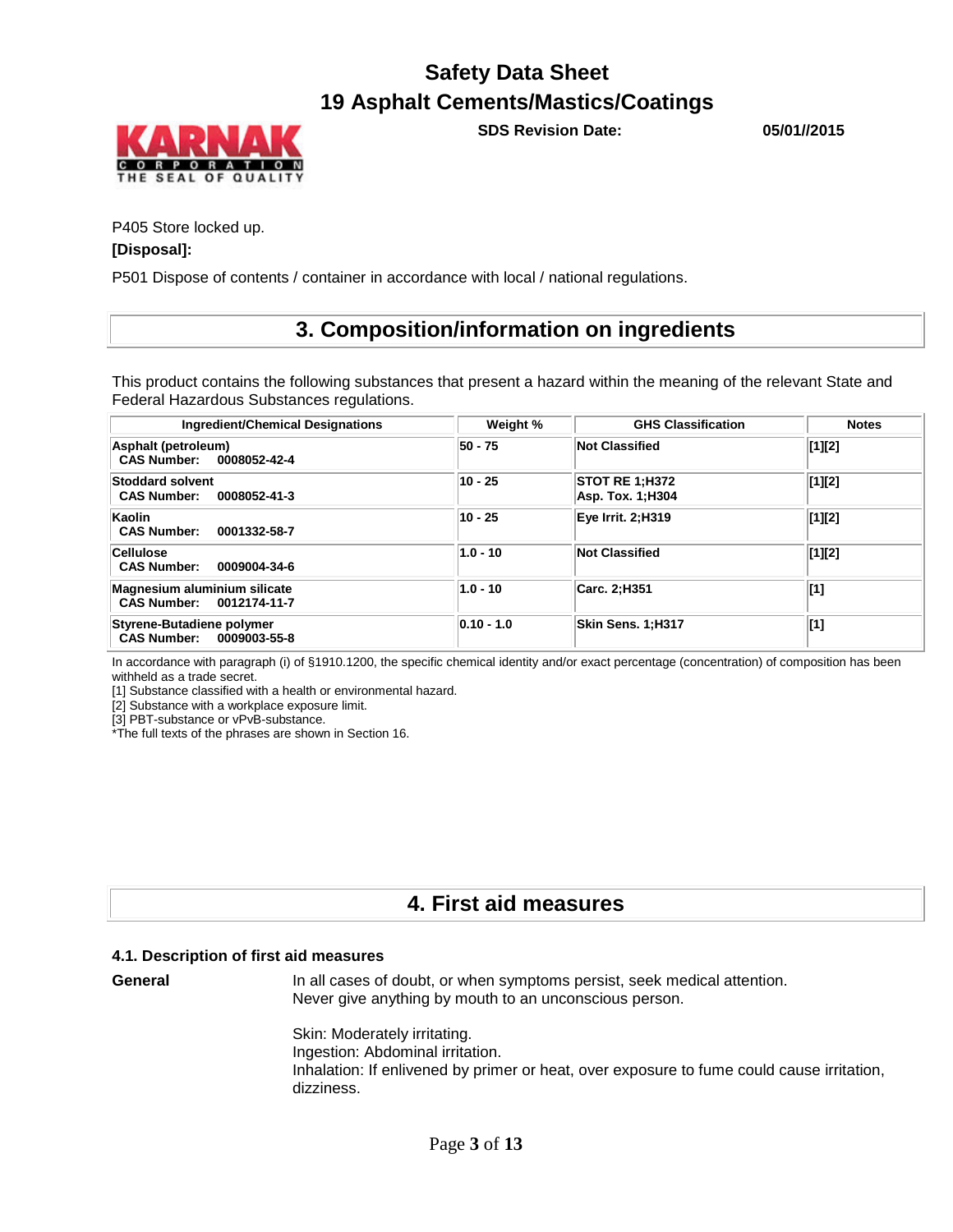

**SDS Revision Date: 05/01//2015**

| <b>Inhalation</b>          | If respiratory discomfort occurs, remove to fresh air. If discomfort continues, administer<br>oxygen and get medical attention.                                                                                                                                                                                                                                                                                                                                                                                                                                                                                                                                                                                                                                                                                                                 |
|----------------------------|-------------------------------------------------------------------------------------------------------------------------------------------------------------------------------------------------------------------------------------------------------------------------------------------------------------------------------------------------------------------------------------------------------------------------------------------------------------------------------------------------------------------------------------------------------------------------------------------------------------------------------------------------------------------------------------------------------------------------------------------------------------------------------------------------------------------------------------------------|
| <b>Eyes</b>                | Irrigate copiously with clean water for at least 15 minutes, holding the eyelids apart and<br>seek medical attention.                                                                                                                                                                                                                                                                                                                                                                                                                                                                                                                                                                                                                                                                                                                           |
| <b>Skin</b>                | If this product comes in contact with skin, remove material with mineral oil, then wash with<br>soap and plenty of water.                                                                                                                                                                                                                                                                                                                                                                                                                                                                                                                                                                                                                                                                                                                       |
| <b>Ingestion</b>           | If swallowed obtain immediate medical attention. Keep at rest. Do NOT induce vomiting.                                                                                                                                                                                                                                                                                                                                                                                                                                                                                                                                                                                                                                                                                                                                                          |
|                            | 4.2. Most important symptoms and effects, both acute and delayed                                                                                                                                                                                                                                                                                                                                                                                                                                                                                                                                                                                                                                                                                                                                                                                |
| <b>Overview</b>            | Pre-existing eye, skin, and respiratory disorders may be aggravated by exposure to these<br>products. Exposure to high concentrations of fumes may have an anesthetic effect.<br>Possible cancer hazard. Contains an ingredient which may cause cancer based on animal<br>data (See Section 3 and Section 15 for each ingredient). Risk of cancer depends on<br>duration and level of exposure.<br>Exposure to solvent vapor concentrations from the component solvents in excess of the<br>stated occupational exposure limits may result in adverse health effects such as mucous<br>membrane and respiratory system irritation and adverse effects on the kidneys, liver and<br>central nervous system. Symptoms include headache, nausea, dizziness, fatigue, muscular<br>weakness, drowsiness and in extreme cases, loss of consciousness. |
|                            | Repeated or prolonged contact with the preparation may cause removal of natural fat from<br>the skin resulting in dryness, irritation and possible non-allergic contact dermatitis. Solvents<br>may also be absorbed through the skin. Splashes of liquid in the eyes may cause irritation<br>and soreness with possible reversible damage. See section 2 for further details.                                                                                                                                                                                                                                                                                                                                                                                                                                                                  |
| <b>Eyes</b><br><b>Skin</b> | Causes serious eye irritation.<br>May cause an allergic skin reaction.                                                                                                                                                                                                                                                                                                                                                                                                                                                                                                                                                                                                                                                                                                                                                                          |

### **5. Fire-fighting measures**

### **5.1. Extinguishing media**

Class "B" dry chemical, carbon dioxide, or other suitable extinguishing material such as dry sand. Do not use halogenated agents. When flames have been eliminated, cover residue with dry extinguishing agent or dry sand and allow it to remain undisturbed until it has cooled. If fire appears to increase in intensity, stop using these agents. Apply Class "D" extinguishing agent or more dry, inert, granular material. Ring fire with extinguishing material and allow the fire to burn out.

### **5.2. Special hazards arising from the substance or mixture**

Hazardous decomposition: Oxides of carbon, various hydrocarbon fragments

Keep away from heat / sparks / open flames / hot surfaces - No smoking.

Keep cool.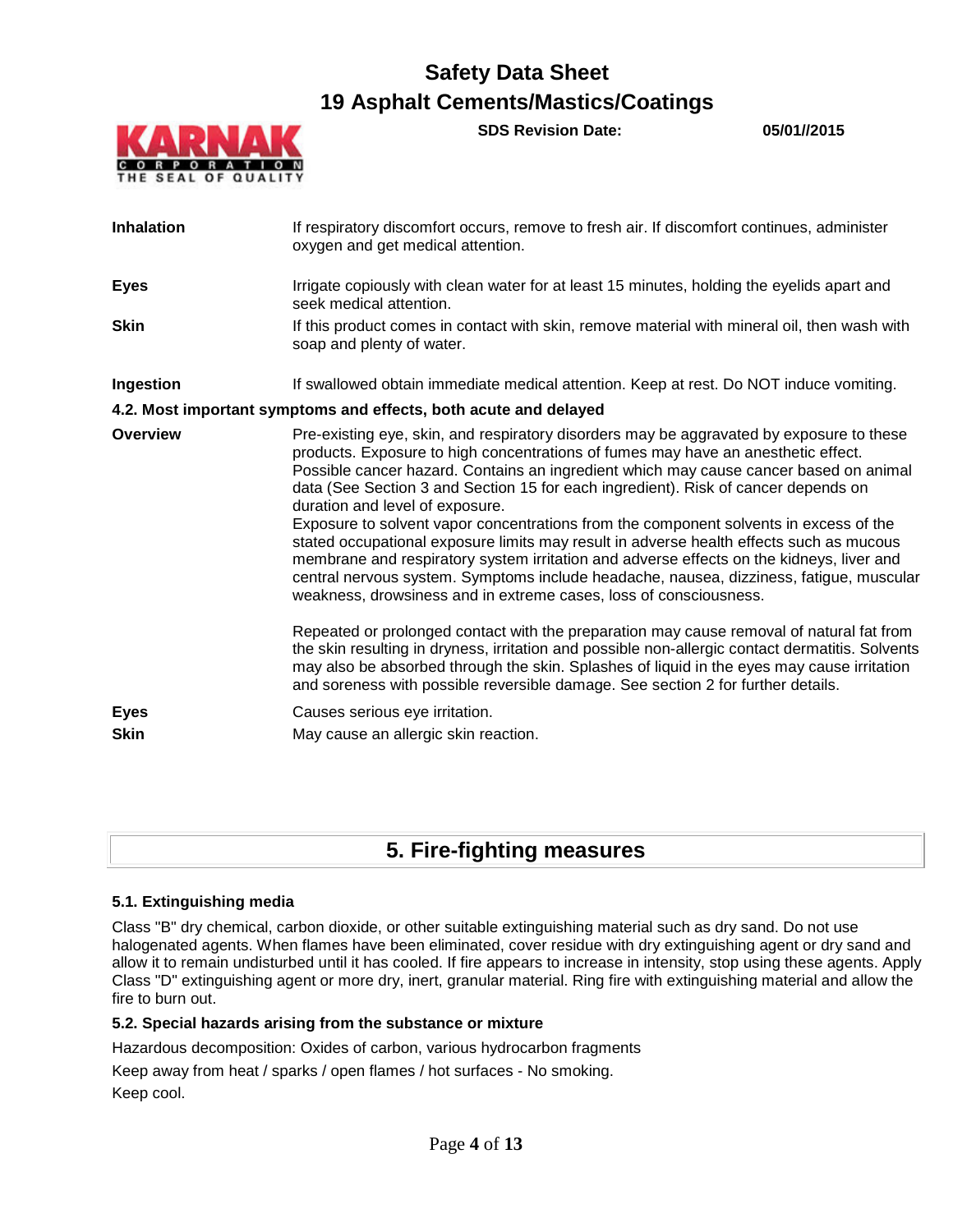

**SDS Revision Date: 05/01//2015**

Ground / bond container and receiving equipment.

Use explosion-proof electrical / ventilating / light / equipment.

Use only non-sparking tools.

Take precautionary measures against static discharge.

Avoid breathing dust / fume / gas / mist / vapors / spray.

Do not get in eyes, on skin, or on clothing.

### **5.3. Advice for fire-fighters**

When heated above flash point, material will release flammable vapors which can burn or be explosive in confined spaces if ignited. Do not mix with strong oxidants such as liquid chlorine or concentrated oxygen.

If the fire does not respond to above agents or they are not available, use foam or water FOG as a last resort. Water may also be used to cool exposed, but not burning, containers. These products may float and be re-ignited on top of water.

Closed containers may explode in a fire. Keep containers cool and remove to a safe location.

In a confined space, wear positive pressure, self-contained breathing apparatus, (SCBA) with a full face-piece and protective clothing. Persons without respiratory protection should leave area.

**ERG Guide No.** 130

### **6. Accidental release measures**

### **6.1. Personal precautions, protective equipment and emergency procedures**

Put on appropriate personal protective equipment (see section 8).

### **6.2. Environmental precautions**

Do not allow spills to enter drains or waterways.

Use good personal hygiene practices. Wash hands before eating, drinking, smoking or using toilet. Promptly remove soiled clothing and wash thoroughly before reuse.

### **6.3. Methods and material for containment and cleaning up**

Contain spill as quickly as possible. Keep flowing material away from heat, sparks, or open flames. Do not smoke near a spill. Use clay (Oil Dry™), sand, earth, etc. to absorb the spill. Put material into a suitable steel drum which can be closed securely.

### **7. Handling and storage**

### **7.1. Precautions for safe handling**

The requirements of the Highly Flammable Liquids and Liquefied Petroleum Gases Regulations apply if the flashpoint is between 21°C and 32°C.

See section 2 for further details. - [Prevention]:

### **7.2. Conditions for safe storage, including any incompatibilities**

Store in cool, dry area, away from heat, sparks and naked flames.

Keep containers sealed when not in use.

Keep container closed when not in use. Store in a dry ventilated area. Maintain package labeling during storage.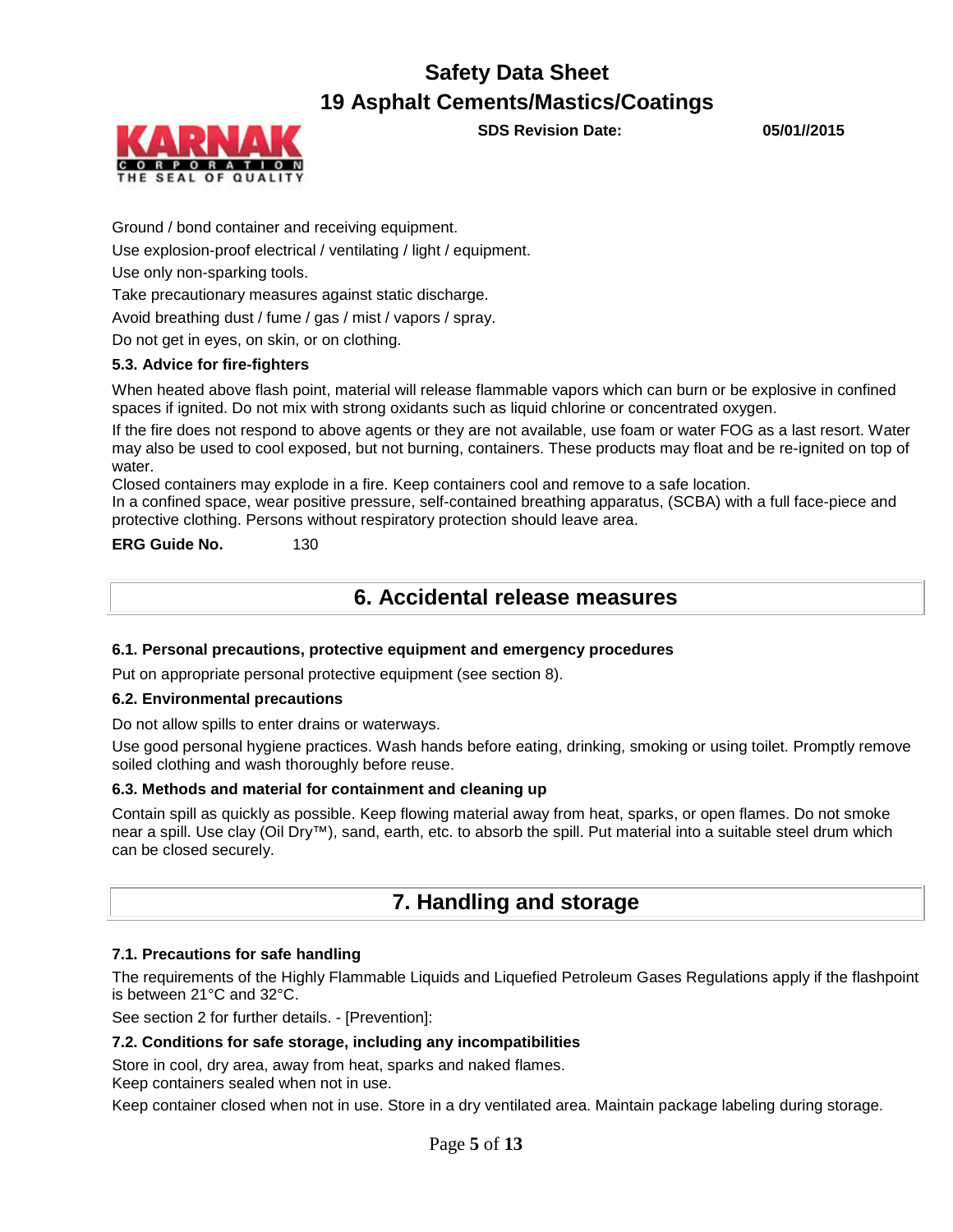



### Incompatible materials: Strong oxidizing agents

Vapors are heavier than air and may travel along the ground or be moved by ventilation to locations distant from the point of material handling. To prevent fumes from entering buildings or confined areas, close all air intake sources near the material handling or the work area. To prevent ignition, avoid smoking, keep away from heat, open flames and sources of static or electrical sparking. Use explosion proof motors and equipment. Tank trucks or other containers should be grounded and/or bonded when the material is transferred.

Avoid prolonged or repeated inhalation of vapors or spray mists. Avoid prolonged or repeated skin contact. Adhere to good hygienic practices. Avoid open flames. Use with adequate ventilation.

Store in a cool, dry place, out of direct sunlight and away from heat, sparks, and flame.

See section 2 for further details. - [Storage]:

### **7.3. Specific end use(s)**

Health studies have shown that many petroleum hydrocarbons pose potential human health risks which may vary from person to person. As a precaution, exposure to liquids, vapors, mists or fumes should be minimized.

### **8. Exposure controls and personal protection**

### **8.1. Control parameters**

### **Exposure**

| CAS No.                                   | Ingredient                   | <b>Source</b>        | Value                                   |
|-------------------------------------------|------------------------------|----------------------|-----------------------------------------|
| 0001332-58-7                              | Kaolin                       | <b>OSHA</b>          | TWA 15 mg/m3 (total) TWA 5 mg/m3 (resp) |
|                                           |                              | <b>ACGIH</b>         | TWA: 2 mg/m3                            |
|                                           |                              | <b>NIOSH</b>         | TWA 10 mg/m3 (total) TWA 5 mg/m3 (resp) |
|                                           |                              | Supplier             | No Established Limit                    |
| 0008052-41-3                              | Stoddard solvent             | <b>OSHA</b>          | TWA 500 ppm (2900 mg/m3)                |
|                                           |                              | <b>ACGIH</b>         | TWA: 290 mg/m3STEL: 580 mg/m3           |
|                                           |                              | <b>NIOSH</b>         | TWA 350 mg/m3 C 1800 mg/m3 [15-minute]  |
|                                           |                              | Supplier             | No Established Limit                    |
| 0008052-42-4                              | Asphalt (petroleum)          | <b>OSHA</b>          | No Established Limit                    |
|                                           |                              | <b>ACGIH</b>         | TWA: 0.5 mg/m32B                        |
|                                           |                              | <b>NIOSH</b>         | $Ca C 5 mg/m3 [15-minute]$              |
|                                           | Supplier                     | No Established Limit |                                         |
| Styrene-Butadiene polymer<br>0009003-55-8 | <b>OSHA</b>                  | No Established Limit |                                         |
|                                           |                              | <b>ACGIH</b>         | No Established Limit                    |
|                                           |                              | <b>NIOSH</b>         | No Established Limit                    |
|                                           |                              | Supplier             | No Established Limit                    |
| 0009004-34-6                              | Cellulose                    | <b>OSHA</b>          | TWA 10 mg/m3 (total) TWA 5 mg/m3 (resp) |
|                                           |                              | <b>ACGIH</b>         | TWA: 10 mg/m3                           |
|                                           |                              | NIOSH                | TWA 10 mg/m3 (total) TWA 5 mg/m3 (resp) |
|                                           |                              | Supplier             | No Established Limit                    |
| 0012174-11-7                              | Magnesium aluminium silicate | <b>OSHA</b>          | No Established Limit                    |
|                                           |                              | <b>ACGIH</b>         | No Established Limit                    |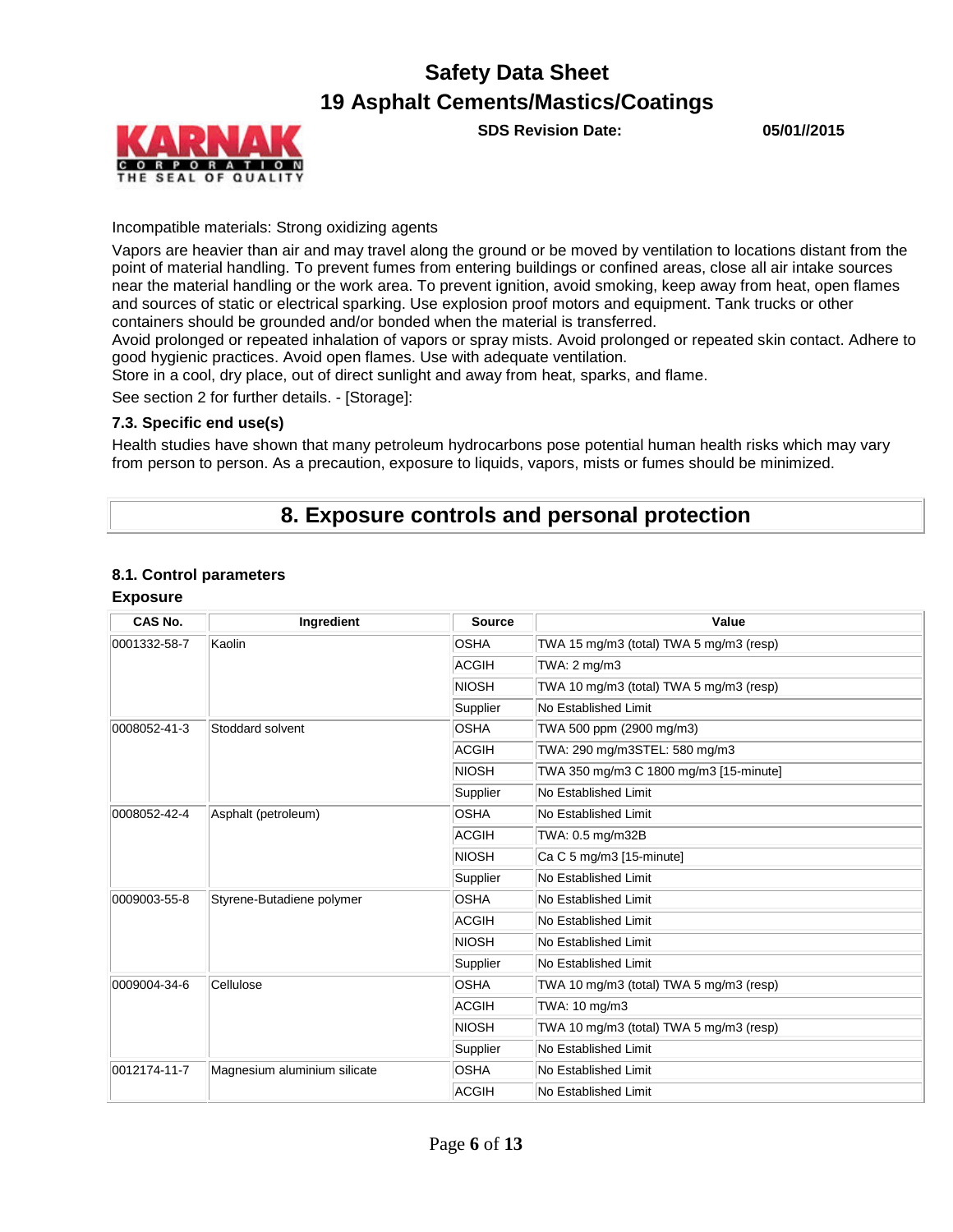

**SDS Revision Date: 05/01//2015**

| $\sim$<br>NH<br>____ | Limit<br>ے ا                        |
|----------------------|-------------------------------------|
| Sunnliai<br>oupplich | Limit<br>.<br>۱Nc<br>avisneg<br>ے ت |

### **Carcinogen Data**

| CAS No.      | Ingredient                                                                         | <b>Source</b> | Value                                                               |  |  |
|--------------|------------------------------------------------------------------------------------|---------------|---------------------------------------------------------------------|--|--|
| 0001332-58-7 | Kaolin                                                                             | <b>OSHA</b>   | Select Carcinogen: No                                               |  |  |
|              |                                                                                    | <b>NTP</b>    | Known: No; Suspected: No                                            |  |  |
|              |                                                                                    | <b>IARC</b>   | Group 1: No; Group 2a: No; Group 2b: No; Group 3: No; Group 4: No;  |  |  |
| 0008052-41-3 | Stoddard solvent                                                                   | <b>OSHA</b>   | Select Carcinogen: No                                               |  |  |
|              |                                                                                    | NTP           | Known: No; Suspected: No                                            |  |  |
|              |                                                                                    | <b>IARC</b>   | Group 1: No; Group 2a: No; Group 2b: No; Group 3: No; Group 4: No;  |  |  |
| 0008052-42-4 | Asphalt (petroleum)                                                                | <b>OSHA</b>   | Select Carcinogen: No                                               |  |  |
|              |                                                                                    | <b>NTP</b>    | Known: No; Suspected: No                                            |  |  |
| <b>IARC</b>  |                                                                                    |               | Group 1: No; Group 2a: No; Group 2b: Yes; Group 3: No; Group 4: No; |  |  |
| 0009003-55-8 | OSHA<br>Select Carcinogen: No<br>Styrene-Butadiene polymer                         |               |                                                                     |  |  |
|              |                                                                                    | <b>NTP</b>    | Known: No; Suspected: No                                            |  |  |
| <b>IARC</b>  |                                                                                    |               | Group 1: No; Group 2a: No; Group 2b: No; Group 3: Yes; Group 4: No; |  |  |
| 0009004-34-6 | Cellulose                                                                          | <b>OSHA</b>   | Select Carcinogen: No                                               |  |  |
|              |                                                                                    | NTP           | Known: No; Suspected: No                                            |  |  |
|              |                                                                                    | <b>IARC</b>   | Group 1: No; Group 2a: No; Group 2b: No; Group 3: No; Group 4: No;  |  |  |
| 0012174-11-7 | Magnesium aluminium silicate                                                       | <b>OSHA</b>   | Select Carcinogen: No                                               |  |  |
|              |                                                                                    | NTP           | Known: No; Suspected: No                                            |  |  |
|              | <b>IARC</b><br>Group 1: No; Group 2a: No; Group 2b: Yes; Group 3: No; Group 4: No; |               |                                                                     |  |  |

| 8.2. Exposure controls                             |                                                                                                                                                                                                                                                                                                                                        |
|----------------------------------------------------|----------------------------------------------------------------------------------------------------------------------------------------------------------------------------------------------------------------------------------------------------------------------------------------------------------------------------------------|
| <b>Respiratory</b>                                 | In case of burning material, use SCAB.                                                                                                                                                                                                                                                                                                 |
| <b>Eyes</b>                                        | Safety glasses or face shield for liquid material.                                                                                                                                                                                                                                                                                     |
| <b>Skin</b>                                        | Protective clothing as necessary to prevent wetting of the skin. Solvent-resistant gloves.                                                                                                                                                                                                                                             |
| <b>Engineering Controls</b>                        | Provide adequate ventilation. Where reasonably practicable this should be achieved by the<br>use of local exhaust ventilation and good general extraction. If these are not sufficient to<br>maintain concentrations of particulates and any vapor below occupational exposure limits<br>suitable respiratory protection must be worn. |
| <b>Other Work Practices</b>                        | Long sleeves and impervious clothing to protect against splashing.<br>Use good personal hygiene practices. Wash hands before eating, drinking, smoking or<br>using toilet. Promptly remove soiled clothing and wash thoroughly before reuse.                                                                                           |
| See section 2 for further details. - [Prevention]: |                                                                                                                                                                                                                                                                                                                                        |

# **9. Physical and chemical properties**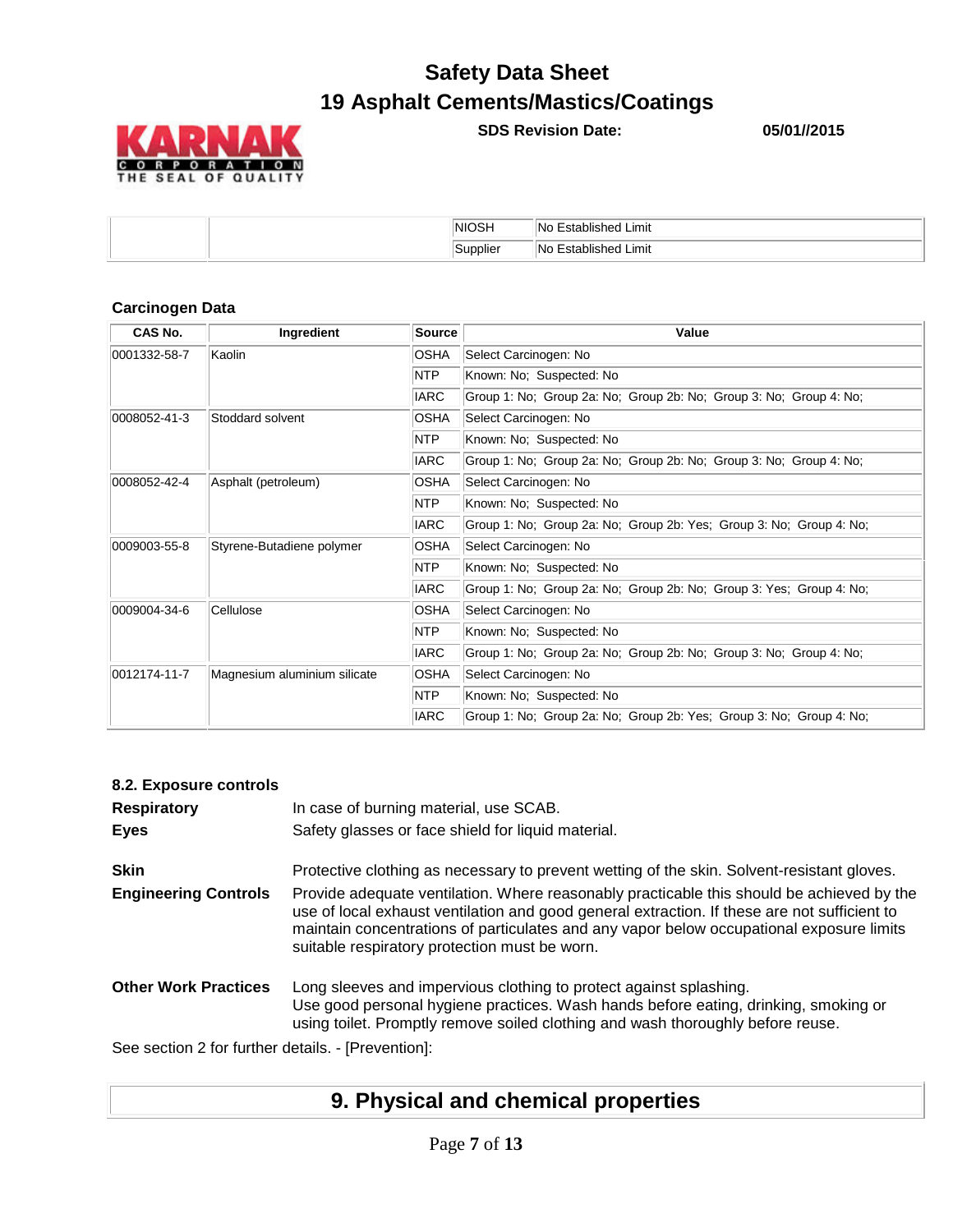

**SDS Revision Date: 05/01//2015**

**Appearance** Dark Liquid **Odor** Mild Petroleum **Odor threshold** Not Measured **pH** Not Measured **Melting point / freezing point**  NA **Initial boiling point and boiling range** 300-350F **Flash Point** (PMCC): 104F min. **Evaporation rate (Ether = 1)** (Butyl Acetate=1)@77F: 0.2 **Flammability (solid, gas)** Not Applicable **Upper/lower flammability or explosive limits Lower Explosive Limit:** Not Measured

**Vapor pressure (Pa)** 3 **Vapor Density** (Air=1): > 4 **Specific Gravity** (H2O=1): 0.8 - 1.2 **Solubility in Water Insoluble** Insoluble **Partition coefficient n-octanol/water (Log Kow)** Not Measured Auto-ignition temperature **Not Measured** Not Measured **Decomposition temperature** Not Measured **Viscosity (cSt)** Not Measured **9.2. Other information** No other relevant information.

**Upper Explosive Limit:** Not Measured

### **10. Stability and reactivity**

**10.1. Reactivity** Hazardous Polymerization will not occur. **10.2. Chemical stability** Stable under normal circumstances. **10.3. Possibility of hazardous reactions** No data available. **10.4. Conditions to avoid** Excessive heat and open flame. **10.5. Incompatible materials** Strong oxidizing agents **10.6. Hazardous decomposition products**

Oxides of carbon, various hydrocarbon fragments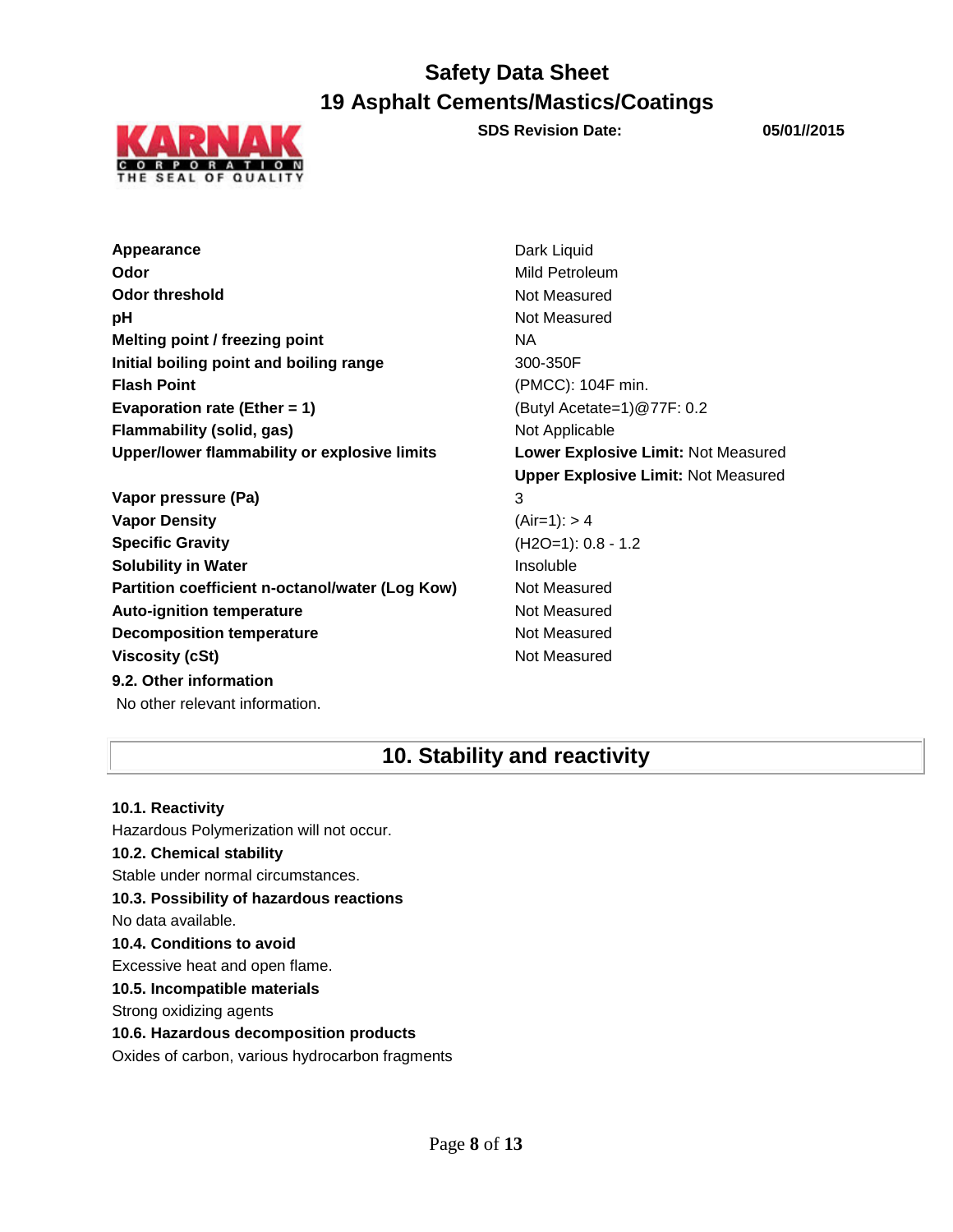

**SDS Revision Date: 05/01//2015**

### **11. Toxicological information**

### **Acute toxicity**

Exposure to solvent vapor concentrations from the component solvents in excess of the stated occupational exposure limits may result in adverse health effects such as mucous membrane and respiratory system irritation and adverse effects on the kidneys, liver and central nervous system. Symptoms include headache, nausea, dizziness, fatigue, muscular weakness, drowsiness and in extreme cases, loss of consciousness.

Repeated or prolonged contact with the preparation may cause removal of natural fat from the skin resulting in dryness, irritation and possible non-allergic contact dermatitis. Solvents may also be absorbed through the skin. Splashes of liquid in the eyes may cause irritation and soreness with possible reversible damage.

| Ingredient                                  | Oral LD50,<br>mg/kg            | Skin LD50.<br>mg/kg                  | <b>Inhalation</b><br>Vapor LC50,<br>mg/L/4hr | <b>Inhalation</b><br>Dust/Mist LC50.<br>mg/L/4hr | <b>Inhalation</b><br>Gas LC50,<br>ppm |
|---------------------------------------------|--------------------------------|--------------------------------------|----------------------------------------------|--------------------------------------------------|---------------------------------------|
| Asphalt (petroleum) - (8052-42-4)           | No data                        | No data                              | No data                                      | No data                                          | No data                               |
|                                             | available                      | available                            | available                                    | available                                        | available                             |
| Stoddard solvent - (8052-41-3)              | No data                        | No data                              | No data                                      | No data                                          | No data                               |
|                                             | available                      | available                            | available                                    | available                                        | available                             |
| Kaolin - (1332-58-7)                        | No data                        | No data                              | No data                                      | No data                                          | No data                               |
|                                             | available                      | available                            | available                                    | available                                        | available                             |
| Cellulose - (9004-34-6)                     | 5,000.00, Rat -<br>Category: 5 | 2.000.00.<br>Rabbit -<br>Category: 4 | No data<br>available                         | No data<br>available                             | No data<br>available                  |
| Magnesium aluminium silicate - (12174-11-7) | No data                        | No data                              | No data                                      | No data                                          | No data                               |
|                                             | available                      | available                            | available                                    | available                                        | available                             |
| Styrene-Butadiene polymer - (9003-55-8)     | No data                        | No data                              | No data                                      | No data                                          | No data                               |
|                                             | available                      | available                            | available                                    | available                                        | available                             |

Note: When no route specific LD50 data is available for an acute toxin, the converted acute toxicity point estimate was used in the calculation of the product's ATE (Acute Toxicity Estimate).

| <b>Classification</b>         | Category | <b>Hazard Description</b>            |
|-------------------------------|----------|--------------------------------------|
| Acute toxicity (oral)         |          | Not Applicable                       |
| Acute toxicity (dermal)       |          | Not Applicable                       |
| Acute toxicity (inhalation)   |          | Not Applicable                       |
| Skin corrosion/irritation     |          | Not Applicable                       |
| Serious eye damage/irritation | 2        | Causes serious eye irritation.       |
| Respiratory sensitization     |          | Not Applicable                       |
| Skin sensitization            |          | May cause an allergic skin reaction. |
| Germ cell mutagenicity        |          | Not Applicable                       |
| Carcinogenicity               | 2        | Suspected of causing cancer.         |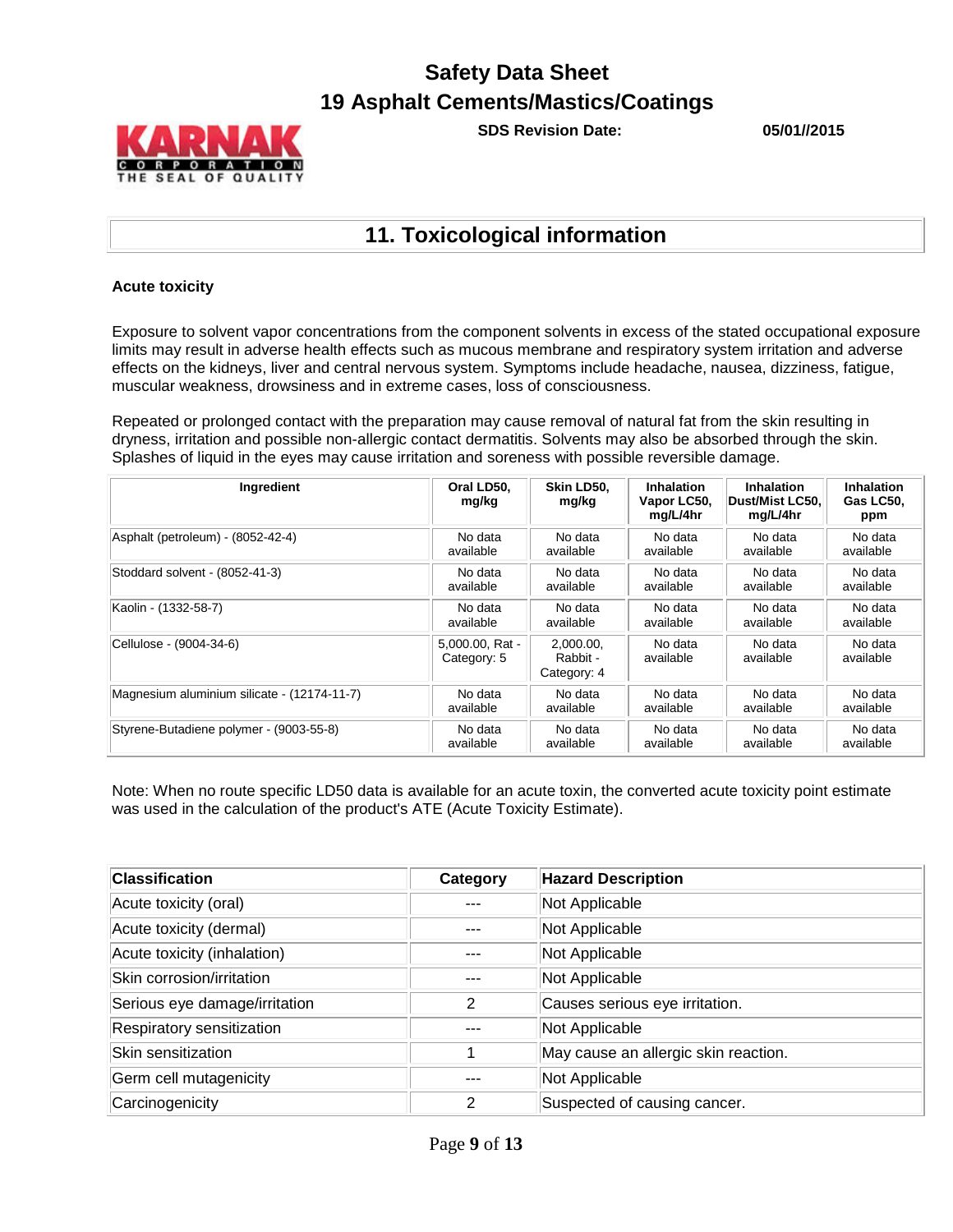

**SDS Revision Date: 05/01//2015**

| Reproductive toxicity  | $- - -$ | Not Applicable                                                     |
|------------------------|---------|--------------------------------------------------------------------|
| STOT-single exposure   | $---$   | Not Applicable                                                     |
| STOT-repeated exposure |         | Causes damage to organs through prolonged or<br>repeated exposure. |
| Aspiration hazard      | ---     | Not Applicable                                                     |

### **12. Ecological information**

### **12.1. Toxicity**

The preparation has been assessed following the conventional method of the Dangerous Preparations Directive 1999/45/EC and GHS and is not classified as dangerous for the environment, but contains substance(s) dangerous for the environment. See section 3 for details

### **Aquatic Ecotoxicity**

| Ingredient                                  | 96 hr LC50 fish,<br>mg/l | 48 hr EC50 crustacea,<br>mg/l | ErC50 algae,<br>mg/l |
|---------------------------------------------|--------------------------|-------------------------------|----------------------|
| Asphalt (petroleum) - (8052-42-4)           | Not Available            | Not Available                 | Not Available        |
| Stoddard solvent - (8052-41-3)              | Not Available            | Not Available                 | Not Available        |
| Kaolin - (1332-58-7)                        | Not Available            | Not Available                 | Not Available        |
| Cellulose - (9004-34-6)                     | 100.00, Fish (Piscis)    | Not Available                 | Not Available        |
| Magnesium aluminium silicate - (12174-11-7) | Not Available            | Not Available                 | Not Available        |
| Styrene-Butadiene polymer - (9003-55-8)     | Not Available            | Not Available                 | Not Available        |

#### **12.2. Persistence and degradability**

There is no data available on the preparation itself.

#### **12.3. Bioaccumulative potential**

Not Measured

#### **12.4. Mobility in soil**

No data available.

### **12.5. Results of PBT and vPvB assessment**

This product contains no PBT/vPvB chemicals.

#### **12.6. Other adverse effects**

No data available.

### **13. Disposal considerations**

### **13.1. Waste treatment methods**

Bury in an approved landfill according to federal, state, and local regulations. Empty containers that have been completely emptied and the residue allowed to dry are not considered hazardous waste.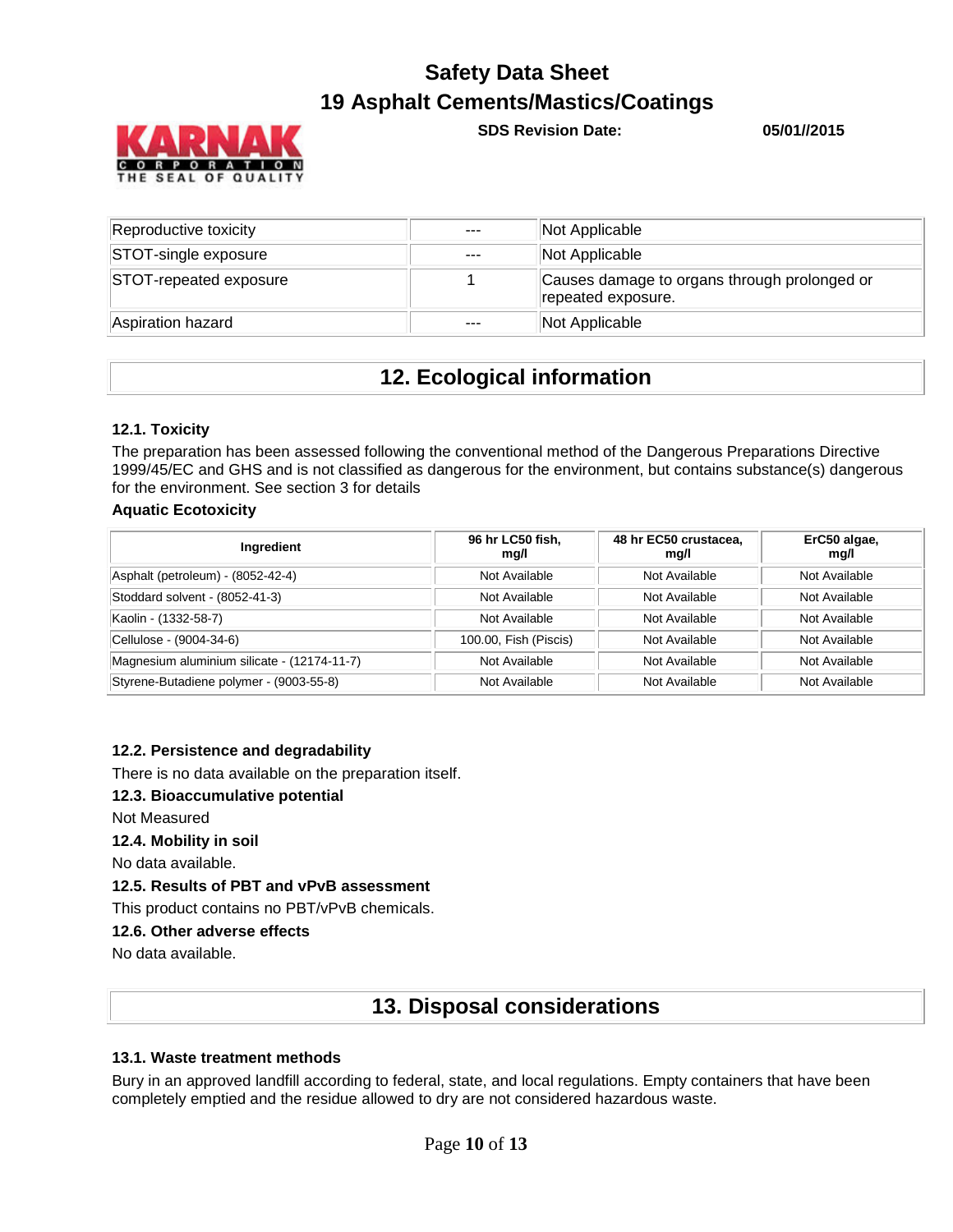

**SDS Revision Date: 05/01//2015**

### **14. Transport information**

|                                     | <b>DOT (Domestic</b><br>Ground<br><b>Transportation)</b> | <b>IMO / IMDG (Ocean</b><br><b>Transportation)</b>                               | <b>ICAO/IATA</b>                                         |  |
|-------------------------------------|----------------------------------------------------------|----------------------------------------------------------------------------------|----------------------------------------------------------|--|
| 14.1. UN number                     | <b>UN1999</b>                                            | <b>UN1999</b>                                                                    | <b>UN1999</b>                                            |  |
| 14.2. UN proper<br>shipping name    |                                                          | Not regulated, non-bulk Tars, liquid including road oils and<br>cutback bitumens | Tars, liquid including road oils<br>and cutback bitumens |  |
| 14.3. Transport<br>hazard class(es) |                                                          | IMDG: 3                                                                          | Air Class: 3                                             |  |
| 14.4. Packing group                 |                                                          | Ш<br>EmS No. F-E, S-E                                                            | Ш                                                        |  |
| 14.5. Environmental hazards         |                                                          |                                                                                  |                                                          |  |
|                                     |                                                          | <b>IMDG:</b> Marine Pollutant: No                                                | Air Class: 3                                             |  |
| 14.6. Special precautions for user  |                                                          |                                                                                  |                                                          |  |
|                                     |                                                          | ERG Guide 130                                                                    | ERG Guide 130                                            |  |

### **15. Regulatory information**

| <b>Regulatory Overview</b>                          | The regulatory data in Section 15 is not intended to be all-inclusive, only selected<br>regulations are represented. |  |  |
|-----------------------------------------------------|----------------------------------------------------------------------------------------------------------------------|--|--|
| <b>Toxic Substance</b><br><b>Control Act (TSCA)</b> | All components of this material are either listed or exempt from listing on the TSCA<br>Inventory.                   |  |  |
| <b>WHMIS Classification</b>                         | <b>B3 D2A</b>                                                                                                        |  |  |
| US EPA Tier II Hazards                              | <b>Fire:</b> Yes                                                                                                     |  |  |
|                                                     | <b>Sudden Release of Pressure: No</b>                                                                                |  |  |
|                                                     | Reactive: No                                                                                                         |  |  |
|                                                     | <b>Immediate (Acute):</b> Yes                                                                                        |  |  |
|                                                     | Delayed (Chronic): Yes                                                                                               |  |  |
| <b>EPCRA 311/312 Chemicals and RQs:</b>             |                                                                                                                      |  |  |

### To the best of our knowledge, there are no chemicals at levels which require reporting under this statute.

#### **EPCRA 302 Extremely Hazardous:**

To the best of our knowledge, there are no chemicals at levels which require reporting under this statute.

#### **EPCRA 313 Toxic Chemicals:**

To the best of our knowledge, there are no chemicals at levels which require reporting under this statute.

### **Proposition 65 - Carcinogens (>0.0%):**

Magnesium aluminium silicate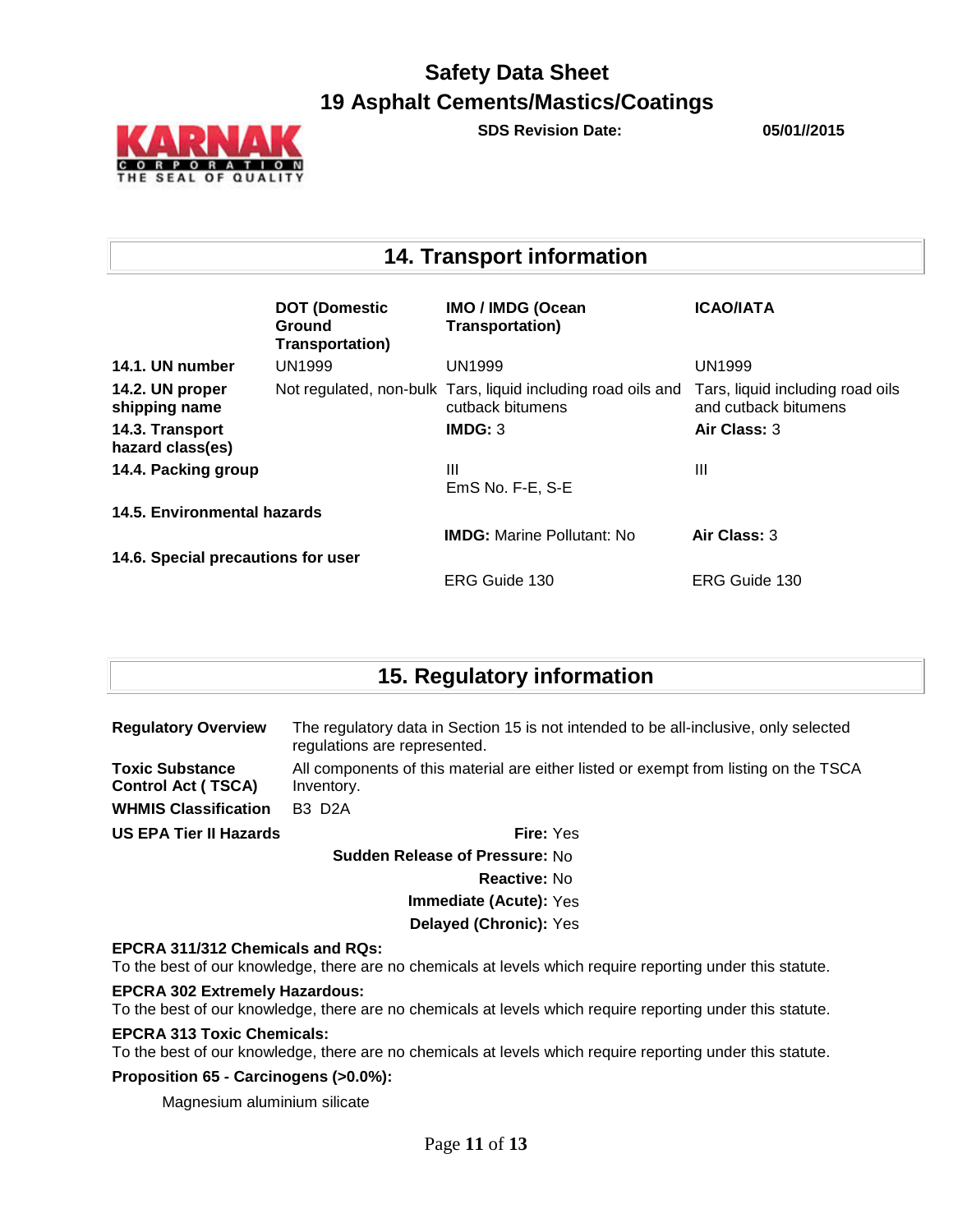

**SDS Revision Date: 05/01//2015**

### **Proposition 65 - Developmental Toxins (>0.0%):**

To the best of our knowledge, there are no chemicals at levels which require reporting under this statute.

### **Proposition 65 - Female Repro Toxins (>0.0%):**

To the best of our knowledge, there are no chemicals at levels which require reporting under this statute.

#### **Proposition 65 - Male Repro Toxins (>0.0%):**

To the best of our knowledge, there are no chemicals at levels which require reporting under this statute.

### **New Jersey RTK Substances (>1%):**

Asphalt (petroleum)

Cellulose

Kaolin

Stoddard solvent

### **Pennsylvania RTK Substances (>1%):**

Asphalt (petroleum)

Cellulose

Kaolin

Stoddard solvent

### **16. Other information**

The information and recommendations contained herein are based upon data believed to be correct. However, no guarantee or warranty of any kind, expressed or implied, is made with respect to the information contained herein. We accept no responsibility and disclaim all liability for any harmful effects which may be caused by exposure to our products. Customers/users of this product must comply with all applicable health and safety laws, regulations, and orders.

The full text of the phrases appearing in section 3 is:

H304 May be fatal if swallowed and enters airways.

H317 May cause an allergic skin reaction.

H319 Causes serious eye irritation.

H351 Suspected of causing cancer.

H372 Causes damage to organs through prolonged or repeated exposure.

#### **This is the first version in the GHS SDS format. Listings of changes from previous versions in other formats are not applicable.**

Disclaimer: This information relates only to the specific material designated and may not be valid for such material used in combination with any other materials or in any process. Although certain hazards are described herein, we cannot guarantee that these are the only hazards that exist. The information has been completed to the best of our knowledge and is believed to be accurate and reliable as from the date indicated. However, no warranty is made as to its accuracy, reliability or completeness. It is the user's responsibility to satisfy oneself as to the suitability and completeness of such information for his own particular use.

End of Document